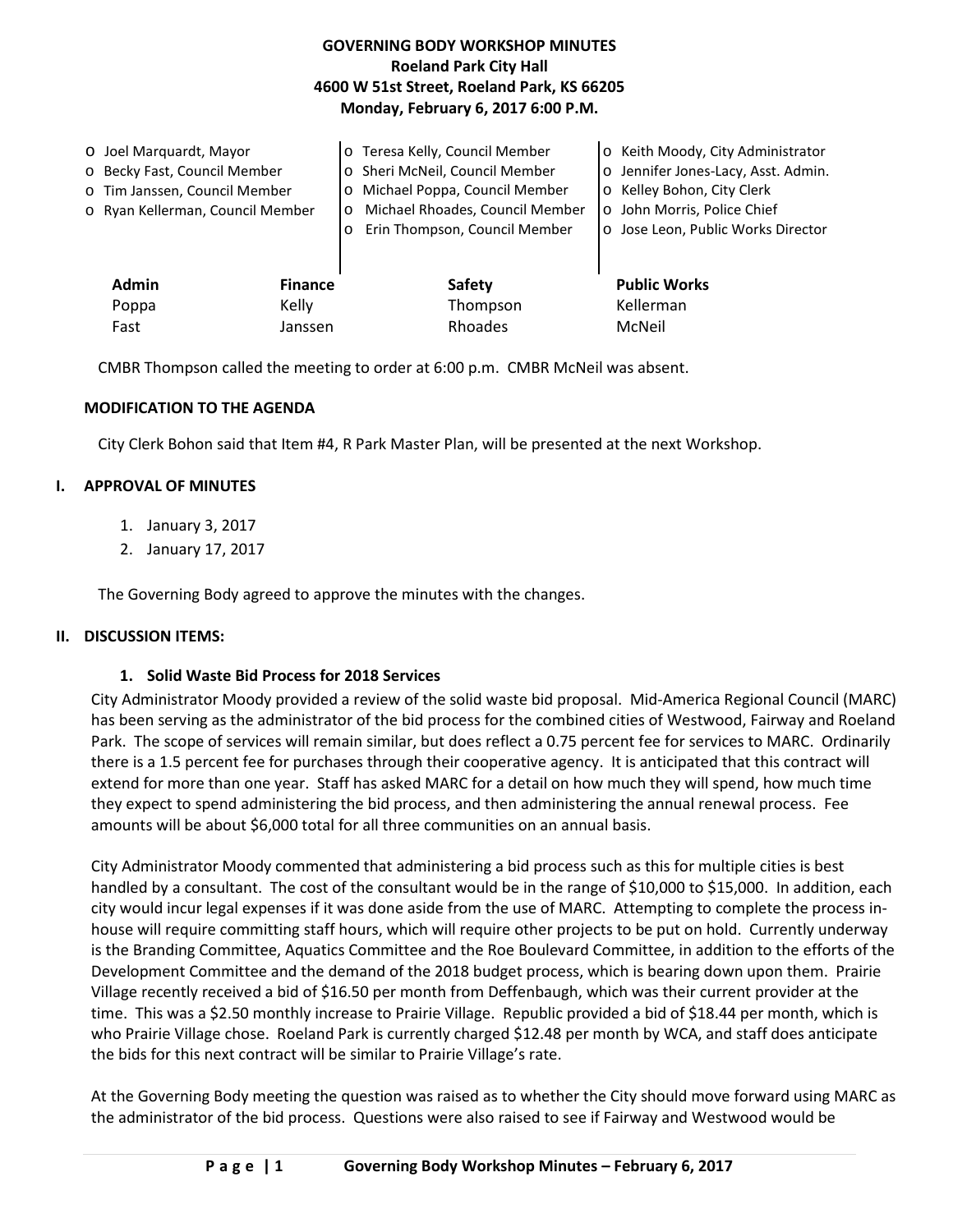interested in partnering with the City outside of MARC. Mr. Moody noted that Nathan Nogelmeier, City Administrator for Fairway and John Yé, Mayor of the City of Westwood, were present at the meeting.

### *Public Comment*

**Mike Hickey** (5008 Howe Dr.) Mr. Hickey wanted to know why the City could not negotiate directly with WCA and renegotiate the contract since the City will spend \$30,000 over five years on the contract.

**John Yé** (4836 Belinder Court) Mr. Yé, Mayor of Westwood, Kansas, said he was present at the meeting as a service to Roeland Park. He said he participated in the original discussions in 2008 with then Roeland Park Mayor Adrienne Foster, and Fairway Mayor Wiley to work out an RFP for the combined cities. He continues to see the advantages of working together as a unified unit in that they gain leverage, opportunity, information and service sharing perspective and it also builds teamwork with other cities. They still pay 22 percent less to this day before their joint effort in 2012, which has resulted in over \$175,000 savings to the taxpayers. One advantage to having MARC negotiate the contract is it frees up city staff for other business.

Mr. Yé answered CMBR Fast saying he did not believe there would have been a savings had it not been for the utilization of MARC services.

CMBR Rhoades asked what benefits Roeland Park would see. Mr. Yé said there are a lot of different services that MARC provides and there are grants and economic benefits to the cities utilizing MARC.

City Administrator Moody said MARC has put together a summary of the services that they would provide through the bid process as well as the annual renewal process. The Cost Summary document is attached in the packet for review by the Council.

It was also noted that there will be added performance standards for WCA since they have not had the service expected for the past 12 months.

**Nathan Nogelmeier** (8207 Rosehill, Lenexa) Mr. Nogelmeier, Fairway City Administrator, reiterated previous comments that staff amongst the cities has spent many hours collectively working on the bid process and due to the complexity of working with several cities, he would recommend some sort of consultant in the process.

The original agreement was bid together to get effective pricing and to achieve efficiencies of scale. It was noted that currently the negotiated contract has an opt-out clause for each municipality.

After a brief discussion, the Governing Body reached a consensus to move this to the Consent Agenda at the next Council meeting.

### **2. Presentation on Installation of Multipurpose Trail at Nall Park**

Brett Shoffner with the Urban Trail Company, a company that advocates for and constructs natural surface hiking and mountain biking trails, addressed the Governing Body. He said being able to repurpose Nall Park into something the community can use while making the land more viable for recreational activities has been in progress for a couple of years now. He has met with the Parks Board and presented them a budget. They should get 1-1 ½ miles of natural surface trail in the park area, and they will clean up the forest from the invasive honeysuckle as well as clean up the creek, remove the trash and repopulate the area with forest-loving native plants along the creekside.

There was a Community Work Day in February and one planned for March as well. They will begin the process of cleaning the park, removing the honeysuckle, picking up litter and preparing the area for the replanting of river oats.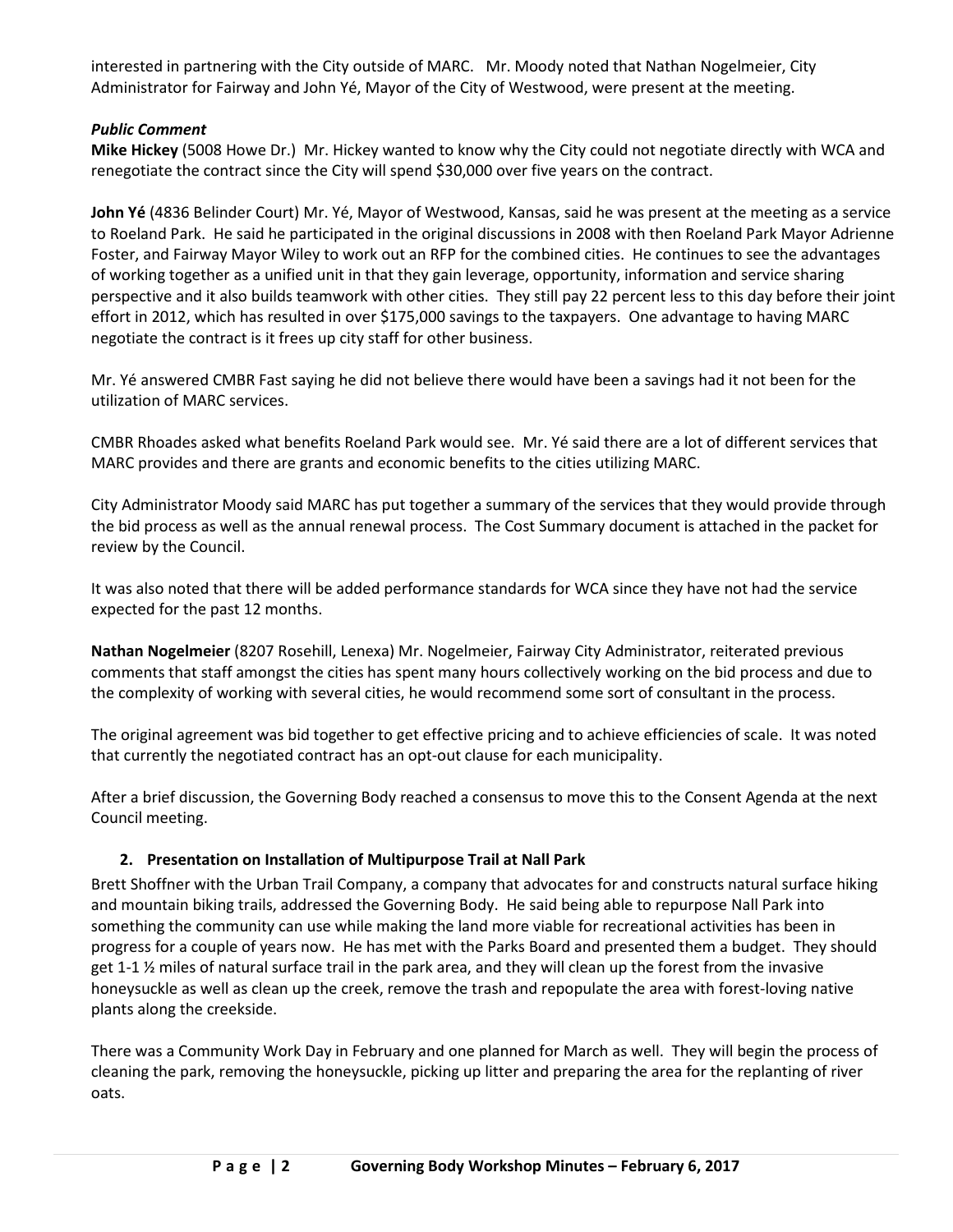CMBR Kelly suggested putting the information out on social media, the City's website, NextDoor and issuing a press release. City Clerk Bohon said it will be on NextDoor. CMBR Fast also recommended alerting the *Shawnee Mission Post*.

CMBR Rhoades asked if anyone had spoken to the Boulevard Apartments since part of the trail project is on their property. City Administrator Moody said he has met with the Boulevard Apartment property owners and said their initial response is yes to the concept, but would like to see where exactly it is proposed. There will need to be an easement to build the trail on their property and maintenance will be provided by the City. He has forwarded the information to the owners for their review and is waiting for a response. Before an easement could be issued, it would involve surveying and some additional legal work.

CMBR Kellerman asked why this project was not done in a bid process. City Administrator Moody said the majority of the work is done by the Urban Trail volunteer group and \$12,000 will be paid for by the City for the remainder of the work that needs to be done.

CMBR Fast said this was brought before the Governing Body last year and they had a lengthy discussion at that time and it was noted at that time this was primarily a volunteer operation. Ms. Fast also said she, Mayor Marquardt and City Administrator Moody met with the Boulevard Apartments about this trail and they are extremely excited about it. They have completely remodeled their fitness center, have fitness activities, fitness trainers and see the trail as right in line with the healthy living, healthy community that they want to offer to their residents.

CMBR Thompson said the Urban Trail people do the upkeep in exchange for hosting an event once a year. Mr. Shoffner added they usually reserve one community event or race type fundraising effort in exchange for the maintenance on the trail. They also come in a couple times a year to trim the invasive plants, trim other plantings and replant as necessary and keep the trail system looking nice since it has their name on it.

CMBR Kellerman inquired about the termination of the easement. City Administrator Moody said there will be a clause to allow to terminate the easement should anything change. Mr. Shoffner said their easements usually include a 120-day notice to terminate if the private landowner wants to develop their property.

CMBR Kellerman asked if any of this project would be in a TIF district. Ms. Jones-Lacy said the Boulevard Apartments are in a TIF district, but the park itself is not nor their part of the trail.

City Clerk Bohon said the cleanup date is out on the City's social media venues.

There was agreement of the Governing Body to move this item forward.

# **3. Liberty Tax Special Event Permit**

Andy Banker, owner of Liberty Tax Service came before the Governing Body to apply for a special event permit to allow a balloon, four flags, direct signs and an A-frame sign. He said this is a very busy time for him and he would like to ramp up his visibility.

John Jacobson, City Building Official for Roeland Park, said this has been allowed from an administrative level in years past.

Mr. Banker said that 40 to 50 percent of his business is line of sight, walk-in traffic.

Due to the time sensitive issue, there was discussion of whether to call a special City Council meeting. There was also a brief discussion of allowing the display, but not enforcing the code as it would be approved at the meeting.

CMBR Kelly said she was uncomfortable with not enforcing the code and that it sets a bad precedent. She also suggested that in the future Mr. Banker make his request in December.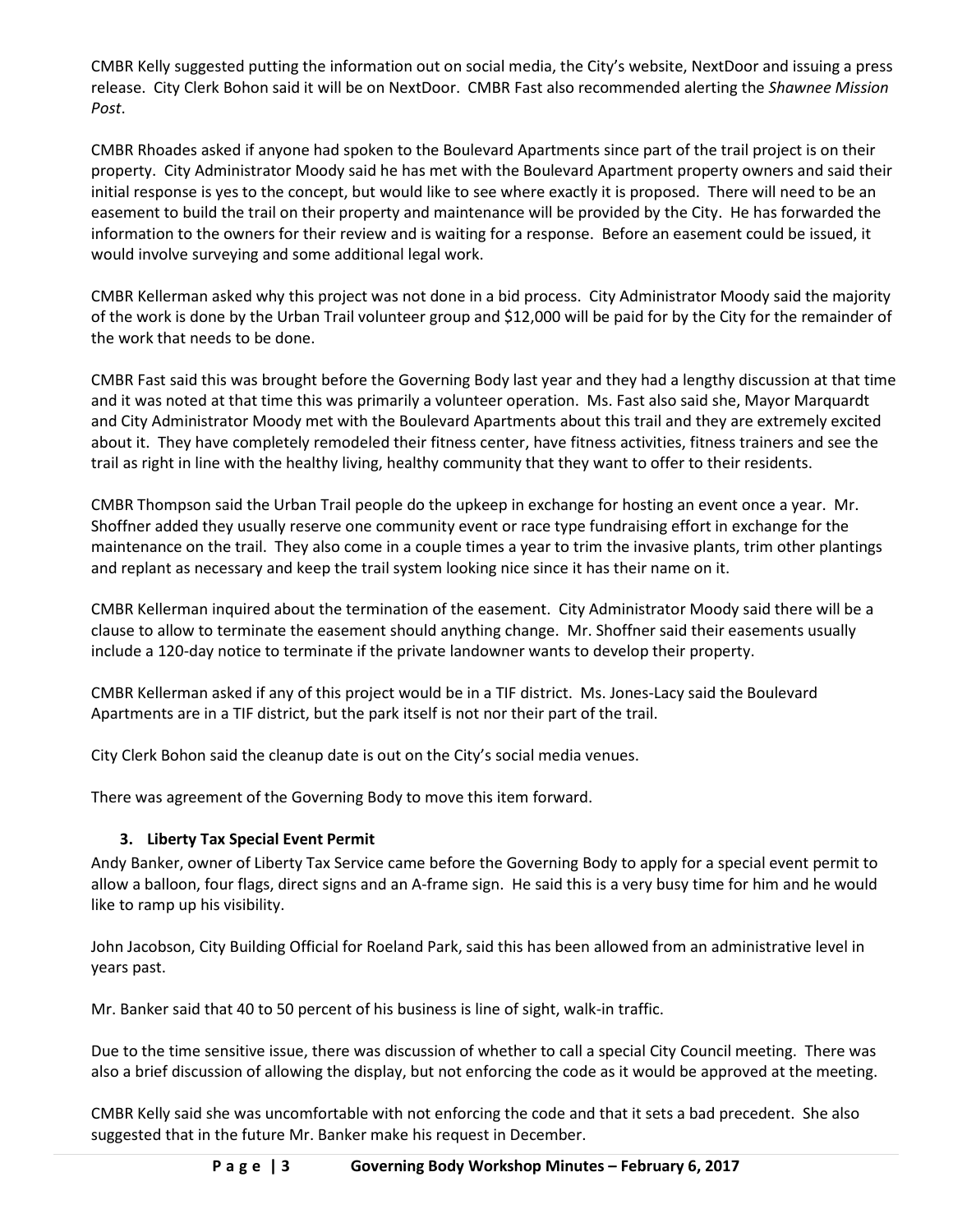CMBR Rhoades said the city already set a precedent with Airbnb when they did not enforce the code with regard to home rentals.

Mayor Marquardt said he would be in favor of a special call City Council meeting, to which CMBR Poppa agreed.

The Governing Body agreed to have a special call Council meeting February 13 to approve the special permit.

Mr. Banker would be permitted to put up his flags, but would need to wait on the inflatable until after the meeting.

# **4. Changes to Type 1 Special Event Terms**

Previously the Council had asked for additional adjustments to the language regarding Type 1 Special Events under Section 16-703 of the code. Items A through C would remain the same, however, under Section C, Special Event Meeting Type 1 the definition includes on-site signs and/or displays in conjunction with the event will be allowed without a permit provided the following conditions are met:

(a)Special event does not involve outdoor activities.

(b)Special event does not continue for more than 31 consecutive days and the property does not exceed a total of not more than 60 special event days. At least 15 days must pass between each special event (c)Any/all special event display areas must not exceed 500 square feet or five percent of the total square feet of the property, whichever is less.

(d) A special event shall not endanger or be materially detrimental to the public health, safety or welfare, or injurious to property or improvements in the immediate vicinity of the neighborhood or neighborhood event.

## *Public Comment*

**Jeanie Gorman** (7221 Mission Road) Ms. Gorman, attorney for St. Agnes Church, said the Church is pleased the City has been working with them and she also stressed how important their Respect Life event is. Having their display for 31 days is fine, but to allow 15 days between special event and no more than 60 special event days would be difficult due to the size of the St. Agnes campus and the number of entities, that while somewhat related, are different and would have special events that are different from one another. As written, the code would limit the campus as a whole from the myriad of events from parent-teacher conferences which could overlap with wedding receptions with signs, pancake breakfasts, funerals and school functions. She said such limits would cause a hardship and would hope that by allowing them to do more it would not interfere with the good enjoyment of Roeland Park nor create any blight.

**Robert Soptic** (5072 Mission Road) Mr. Soptic said he called 32 people and as parishioners of St. Agnes hoped what is displayed attesting to their faith is not insulting to the city, but is a profound statement of their beliefs. He also wanted to remind the Council that they accommodated an individual resident on the north side of the school in changing the direction of a statute. He said they are looking to the Council to bring everyone together.

**Dick Weber** (4703 Delmar) Mr. Weber, a member of St. Agnes, said with the City having so much work to do why are they worried about the signs.

CMBR Poppa thanked everyone for coming. He said the Council is not against the crosses or what they stand for, but that they are looking at it as a procedural issue on signage. He asked for, but was unable to get a consensus on recommended changes.

CMBR Kellerman asked Ms. Gorman what accommodations the Church was looking for.

Ms. Gorman said the crosses are protected by the First Amendment and protected against regulation. She said they are not blight and do not cause traffic problems, and it is not a compelling interest on the part of the City to regulate them. In an effort to be a good neighbor, St. Agnes was acceptable to a limit on signs versus a display.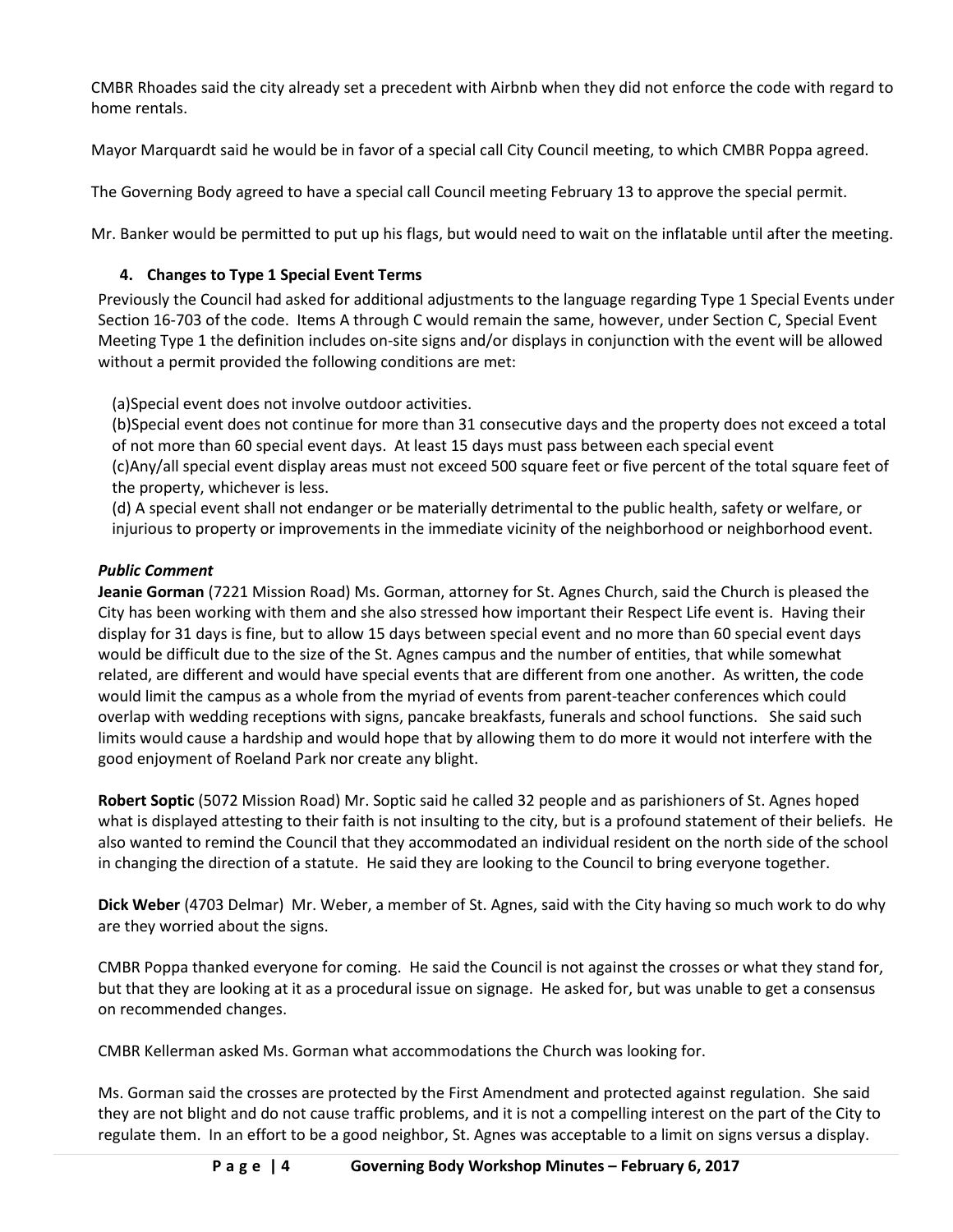She said they consider the crosses a display and not a sign and would not therefore fall under the ordinance. She also said that some of the signs would be for the benefit of the City of Roeland Park as they are directional for weddings or funerals and direct people where to go.

Mayor Marquardt said everyone can agree that St. Agnes is the most defining entity in Roeland Park. He said they are a huge benefit to the city and draws citizens to the area and help housing values. Mayor Marquardt recommended working on language that would separate the buildings on the campus.

Ms. Gorman reiterated that the Church does not view their Respect Life display as a sign or an outside event, but that is what they are operating under and where the confusion is for them.

Ms. Jones-Lacy said this item is before the Council as technically this display is out of compliance and occurs every single year and falls under the definition of a sign. As a result, they have made the recommendations to change the special event code to allow the freedoms of expression and also be within the City Code. She said the Church can come before the Council on an annual basis in August and request a special accommodation. If this would occur, none of the code would actually be changed. She said the two choices are either the proposed language, which is still being debated, or keeping the language as is with the special event request and the accommodation by Council.

CMBR Rhoades said his perception if this had been for Literacy Awareness Month it would never even have been discussed. He thinks the issue is divisive because of some residents' feelings on the pro-life issue. They are technically putting a huge campus on the same square footage as someone who had a non-profit in their residence by limiting to 500 square feet the entire St. Agnes campus. He said he could agree with a sign every 25 feet. He said they do need to come to a consensus not only for St. Agnes, but also for Roesland, Horizon, and the other churches in the City. He said that the RLUIPA (Religious Land Use and Institutionalized Persons Act) from the Department of Justice was reviewed by Curé of Ars in Leawood and believes the City has no grounds to regulate their speech.

CMBR Poppa said the Council is not regulating speech.

CMBR Thompson called the meeting back to order noting that CMBR Rhoades still had the floor.

CMBR Rhoades said the RLUIPA protects religious institutions from unduly burdensome and discriminatory land use regulations. This is what the proposed sign ordinance is to St. Agnes, a burdensome regulation. The United States Congress found that houses of worship were disproportionately affected and, in fact, often were actively discriminated against by local land use decisions. Congress also found that as a whole religious institutions were treated worse than comparable secular institutions. Congress further found that zoning authorities are frequently placing excessive burdens on the ability of congregations to exercise their faith in violation of the Constitution. In response, Congress enacted RLUIPA. The new law provides a number of important protections for the religious freedoms of persons, houses of worship, and religious schools. RLUIPA prevents infringement of religious exercise. Land use regulations frequently can impose the ability of churches and other religious institutions to carry out their mission of serving the religious needs of their members. Section 2(a) of RLUIPA bars zoning restrictions that impose a substantial burden on the religious exercise of a person or institution unless the government can show that it has a compelling interest for imposing the restriction and that the restriction is the least restrictive way for the government to further that interest.

CMBR Thompson asked CMBR Rhoades if he has spoken with the City Attorney about this and would ask that they interpret this for the Council at their next Council meeting.

Jamie Fox, assisting City Attorney said they would be happy to review that. She said that in drafting the ordinance this takes the permitting process out and so there is no analysis on the content of the message if they meet the requirements in subsection (b) of the ordinance. She would view the proposed language as less restrictive as they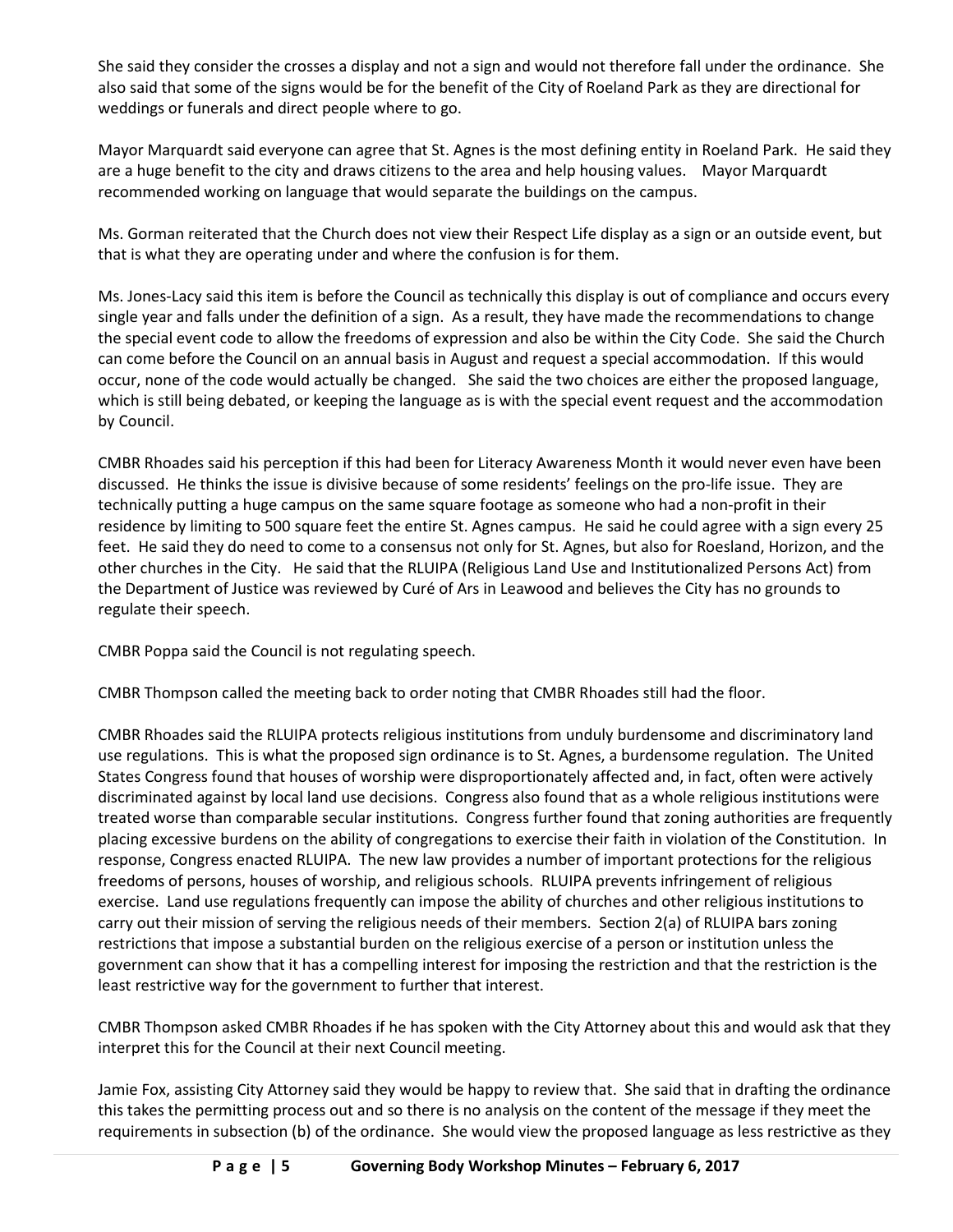would not have to seek a permit every year and they are trying to accommodate that with this new amendment to the statute.

CMBR Thompson would recommend moving this back to Workshop for further discussion and to include CMBR Rhoades' items that he would like discussed further as to whether the St. Agnes campus is the same as the square foot of a home and the limited number of days for events.

CMBR Kelly said the further they work to accommodate, the more difficult things become. She said that having the attorney bring this to their attention has created more potential issues to address. She said the crosses in October at St. Agnes have been referred to over and over as a display. In past years on the Council it has been referred to as a display and was approved when it was asked. She said it is not an event. She has searched the website, searched St. Agnes and Facebook and it is never listed as an event. Ms. Kelly said she is a firm believer in free speech and not trying to regulate the message or the content. She believes Council should leave the ordinance alone as it is causing more trouble than it's worth to try to accommodate anyone.

CMBR Kellerman said he believed the crosses were also a display and not signs. He added that even if they go back to the way the ordinance was it is still regulating the crosses as signs and not symbols.

CMBR Poppa also said he did not believe the crosses were signs, but were an art display. Mr. Poppa did not believe Council should be regulating any type of speech and said the debate should be over whether they are a display or signs and not whether to change the ordinance.

CMBR Rhoades said it could be resolved by putting in the actual sign ordinance that states a religious symbol, whether it is a crescent moon and star or a cross or the Star of David, shall not be considered a sign.

CMBR Thompson and CMBR Poppa said specifying specific symbols could not be added to the ordinance language as that is content based.

CMBR Kellerman asked if Council could hear from a resident who was cut off short.

CMBR Thompson said she would like a decision from the Governing Body whether or not to pass this onto Council.

Mr. Soptic said there were signs on the side where the rectory is. They were requested to be moved and they complied. He said if there are any complaints about the crosses that people be as tolerant of them as they are with you.

CMBR Thompson said there are still questions about the number of days, size and number of signs.

There was discussion as to whether to continue the discussion or move it to another meeting. CMBR Poppa said it was important to find out whether there was support to even change the ordinance. CMBR Poppa also said he does not like the form this ordinance has taken and does not like the controversy that has gone along with it as that is not what they as a City or Council are about.

CMBR Thompson said she would always grant the special permit.

CMBR Fast asked to hear from CMBR Janssen and ask what specific changes he and CMBR Rhoades would make after discussions with Curé of Ars in Leawood.

CMBR Janssen said he would like to see it come through administratively as a special event request and never come to Council, which would essentially scrap the proposed changes.

CMBR Rhoades asked for a consensus on lineal feet and said he did not like the 500 square foot limit.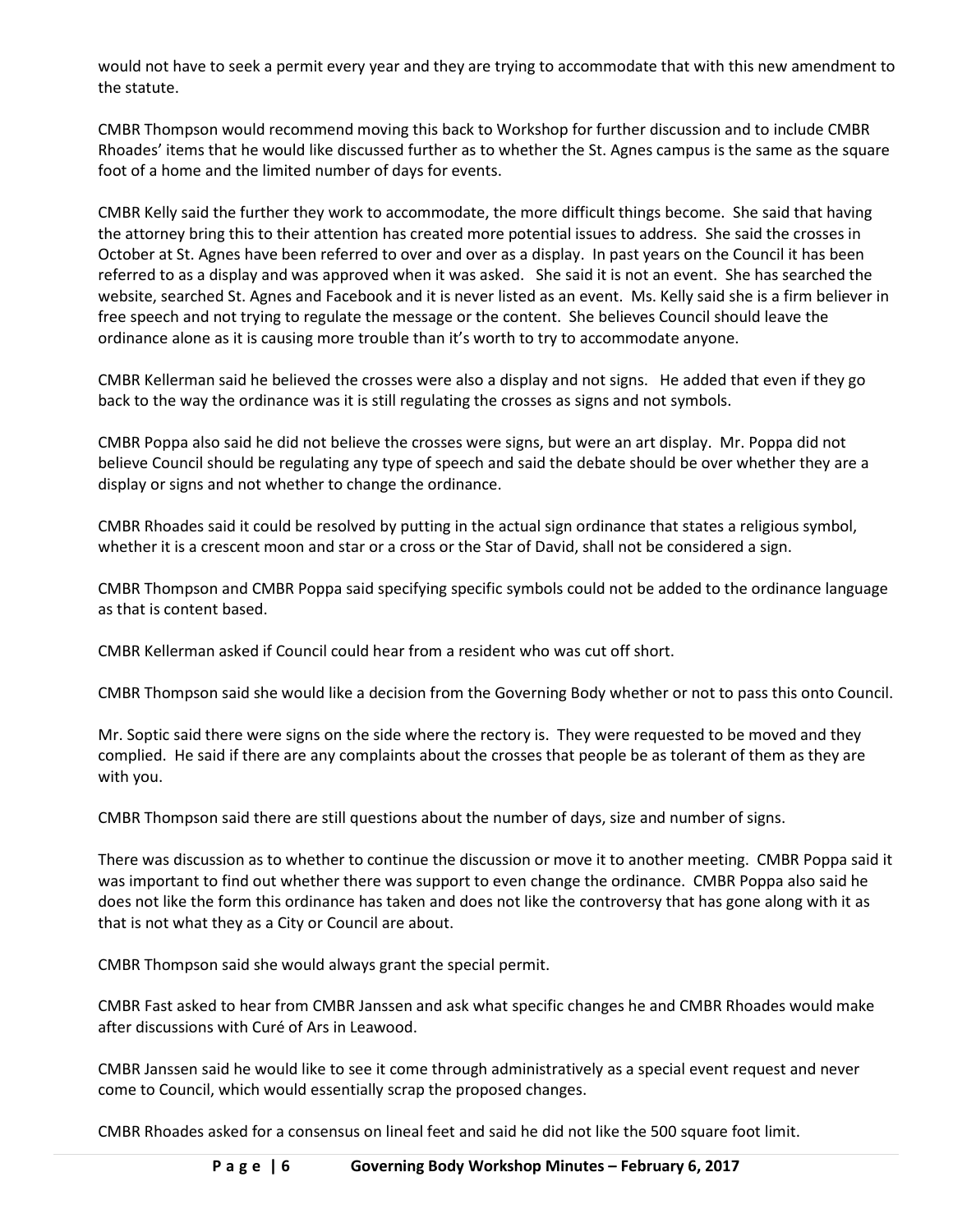CMBR Thompson said she earlier proposed to take out the phrase "whichever is less," so it would be five percent of 500 square feet. (B)(3).

The Governing Body could not reach a consensus on that proposal. Both CMBR Poppa and CMBR Kelly said they were not in support of the ordinance.

No one on the Governing Body expressed a desire to even change the ordinance.

CMBR Kellerman said if they do not change the ordinance, then the Church is out of compliance with the ordinance and said he feels uncomfortable with any regulation.

CMBR Poppa said to put him down as a sponsor to bring a different item forward to discuss at the next Workshop. He also wants to discuss something related to it, but does not like the proposed ordinance or the precedent that it is setting. He then stated he does not like that it could infringe on First Amendment rights and does not support putting it off and leaving it to chance that the Church would be out of compliance.

CMBR Thompson said that it seems through both the Church's own attorney and the City Attorney that they're trying to fit something together that doesn't quite fit and this is not the way to go about it. She said they all want the Church to be able to express their faith and their views and would support a special permit if it comes before the Council, but does not want to rush into something so they can get it right.

Ms. Jones-Lacy said for clarification there is no guarantee they would be out of compliance. If they do not pass the ordinance it would require them to request a special use permit or a special event permit.

CMBR Kelly asked how they would address an out of compliance ordinance issue. Ms. Jones-Lacy said in the past City code enforcement staff had interpreted the displays as lawn art, which is allowed such as Christmas decorations, et cetera. After receiving an interpretation from previous City Attorney Shortlidge, who indicated he agreed with some other residents that it is, in fact, a sign, and conveyed a message. Therefore, City staff and counsel came up with making an amendment in an effort to accommodate what has been displayed in the past.

CMBR Kelly said she believes it to be a display. She loves the freedom of expression and would never stand in the way of that. Ms. Kelly does not want to get into the business of regulating speech and having to measure square feet for displays as it would be more cumbersome for staff and the entity.

Ms. Fox said it is possible for them to request an ongoing variance. This is not something provided for now in the current ordinance, but she and staff can go back and look at other options to try to accommodate this without the need for them to annually request a permit.

CMBR Kelly said she was hearing a mixed message that there is a desire not to be considered signage and that it is a display and also referring to it as a special event. To her the action is clear, leave as is and deem it a special event where the Church would come and request a permit.

CMBR Kellerman asked for comment from Ms. Gorman. Ms. Gorman said this is becoming a First Amendment issue. St. Agnes is willing to try and get along with what Roeland Park has put together as they want to be a good neighbor, but they do not want to give up their First Amendment rights. She has reviewed the sign ordinance thoroughly and believes the display is not a special event and is also not a sign under the ordinance. She said it is a First Amendment display and they are entitled to do it. She said for the Church to have to come before Council annually is troubling. She hears that the Council will grant it, but does not believe they should have to come before the Council every year, state their religious beliefs and what they plan. She also added that councils do change. Ms. Gorman said she is happy to work with the City Attorney and/or City Administrator to brainstorm ideas to resolve this issue.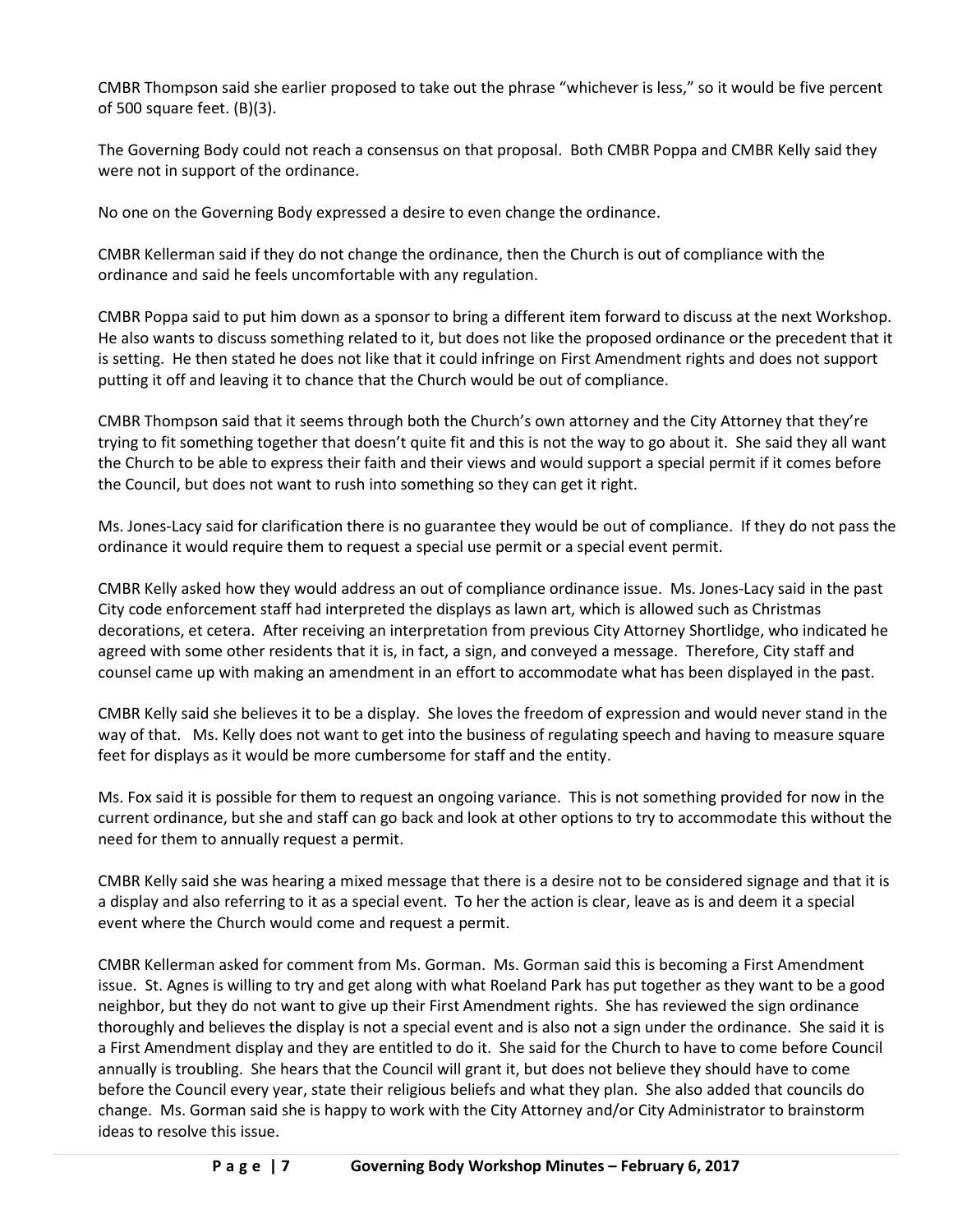CMBR Thompson asked if the Church attorney was uncomfortable with the ordinance. Ms. Gorman said they are willing to live with the ordinance, but the part they are concerned about is how it might have an impact on all of the other buildings that are on the campus and the limitations it puts on the buildings.

CMBR Thompson recommended that Ms. Gorman speak with Mr. Mauer.

(City Attorney Mauer arrived at the meeting.)

CMBR Kellerman asked Mr. Mauer to define what a cross is and how the ordinance views it. Mr. Mauer said these changes are an effort to try and codify what they understand has been happening in the City every year. If there is an event that happens every October and they know it is going to happen and the City is okay with it, then put it in the code so that it can happen and no permit is needed to go forward. Mr. Mauer said if they build in those protections, what is allowed for one will be allowed for subsequent ones. How would they be able to stop one single resident from having a month-long special event and do something all over their yard, impacting neighbors, take it down for one day and then put it up again.

With regards to the Right to Life display, it is to spread a message not related to Christianity, but to commemorate one special message. During conversations it was discussed that perhaps it would be better to characterize them as a display, much the same as a Christmas display up for a limited time. The City is trying to create a code section so that Church can continue and not have to come before the Council, but protect against the loophole being created so that there is not a proliferation of all sorts of displays all across the community, which is what the City does not want.

CMBR Fast asked Ms. Gorman what specifically the Church would like to see changed. Ms. Gorman said Item Number 2, which says they can have no more than 60 special event days and 15 days between. If that applies to the pancake breakfasts, teacher conferences, athletic events in their separate buildings, then all of these building will be impacted. It needs to be decided how to treat different entities on one campus.

CMBR Fast said she did not agree with her in that the crosses are one special event, the pancake breakfast is a different special event.

Mr. Mauer said the intent was never to stop St. Agnes from doing any of their other events. He said they do not get a permit now for their pancake breakfasts or parent teacher conferences. They are trying to eliminate the one occasion where they do get a permit for the month-long display. If there continue to be concerns, they can work with that language as the City is not trying to take away from anything they do.

CMBR Thompson asked if Council wants to fix the ordinance, the majority replied they did not.

CMBR Thompson asked the Council if they want to start over with a new ordinance and a new way to accommodate this event.

CMBR Fast said she would like to recommend that the lawyers work with Mr. Moody and to come back with suggested changes.

The majority of the Governing Body expressed agreement with that.

CMBR Rhoades thought that signs per each building were addressed. City Administrator Moody said he used building in the changes to identify the amount of signage on the site.

It was agreed to move the discussion to the next full Workshop after Ms. Gorman and Mr. Mauer have had a chance to speak with one another.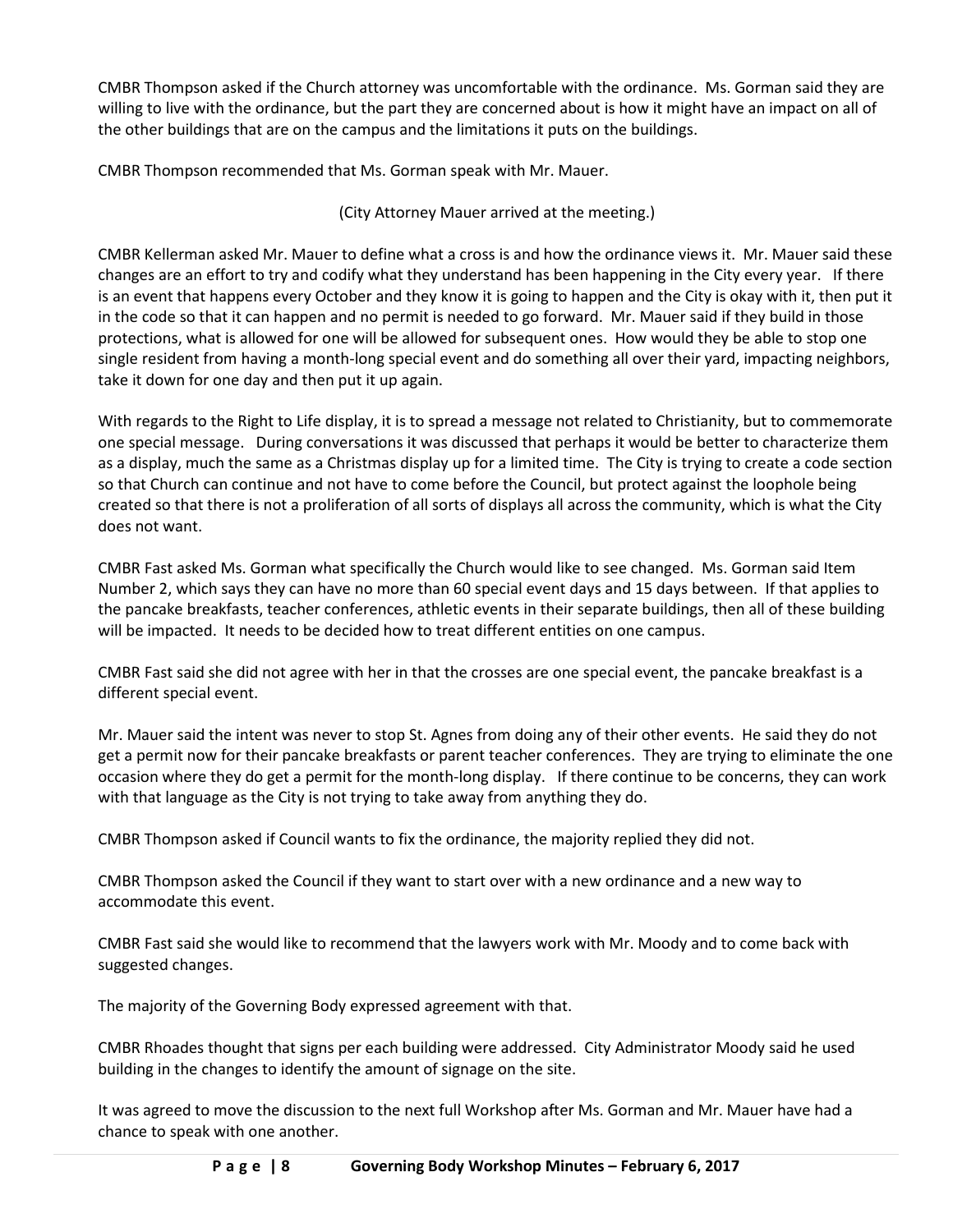CMBR Thompson thanked everyone for coming and said it was always great to have people express their opinions and that is supported by the Council.

Mr. Soptic said that this was not a test of their religion.

CMBR Thompson told Mr. Soptic he was out of order and moved the discussion forward to the next item. (Roeland Park Council took a ten-minute recess)

Due to the time CMBR Thompson recommended adjusting the agenda as people were present to speak to Items Number 5, 8, and 12 and suggested the meeting move forward.

CMBR Kelly recommended taking care of Number 13 as it is a time sensitive issue.

## **5. Employee Recommendation Program: Outstanding Service Award**

Mr. Ian Hutchinson, City Administration Intern, presented the employee Program for Outstanding Service Award. He thanked Councilmembers Fast and Poppa as well as City Administrator Moody for their help in designing the program. Its purpose is to celebrate City staff who have demonstrated excellence in service to Roeland Park through an exemplary act or continued commitment to the community. The program corresponds to Objective E-1 on the City's organizational goals and current objectives from the 2017 budget and is designed to cultivate a rewarding work environment where creativity, efficiency and productivity are continuous pursuits. He outlined a five-step process for deciding on and awarding the Outstanding Service Award.

- 1. Staff will be nominated by community at large as well as fellow city staff through the submission of nomination forms. Form stations will be installed at City Hall and the Community Center as well as a portal on the City's website for submission.
- 2. Forms collected and tallied on a quarterly basis.
- 3. The recipient of the Award will be decided on by the Councilmembers of the Administration Committee and the City Administrator. Inclusion of the City Administrator will ensure that staff members who are less visible to the public are recognized for their work. The Award will not necessarily go to the staff member with the most nominations.
- 4. The Award will be presented once or twice a year. An annual/bi-annual frequency should strike a balance between making the award meaningful while also continually recognizing staff achievements. The award will be presented at a Council meeting and an announcement will be made in the City newsletter.
- 5. The Award will consist of both a customized engraved plaque with the recipient's name and a short description of their contribution as well as a \$100 gift certificate.

CMBR Janssen asked how this is different from the employee recognition program currently in place. City Administrator Moody responded this program would receive nominations from the public versus the other which is in-house. This is an opportunity to recognize people for special accomplishments or special efforts that they have made.

CMBR Poppa thanked Mr. Hutchinson for putting the program together.

CMBR Kelly said making the nominations city-wide is nice and also a way to acknowledge the hard work of the staff.

There was agreement to move this item forward to the Consent Agenda.

### **6. Discuss Weed Control Along Curb Line**

*This item was forwarded to a future meeting.*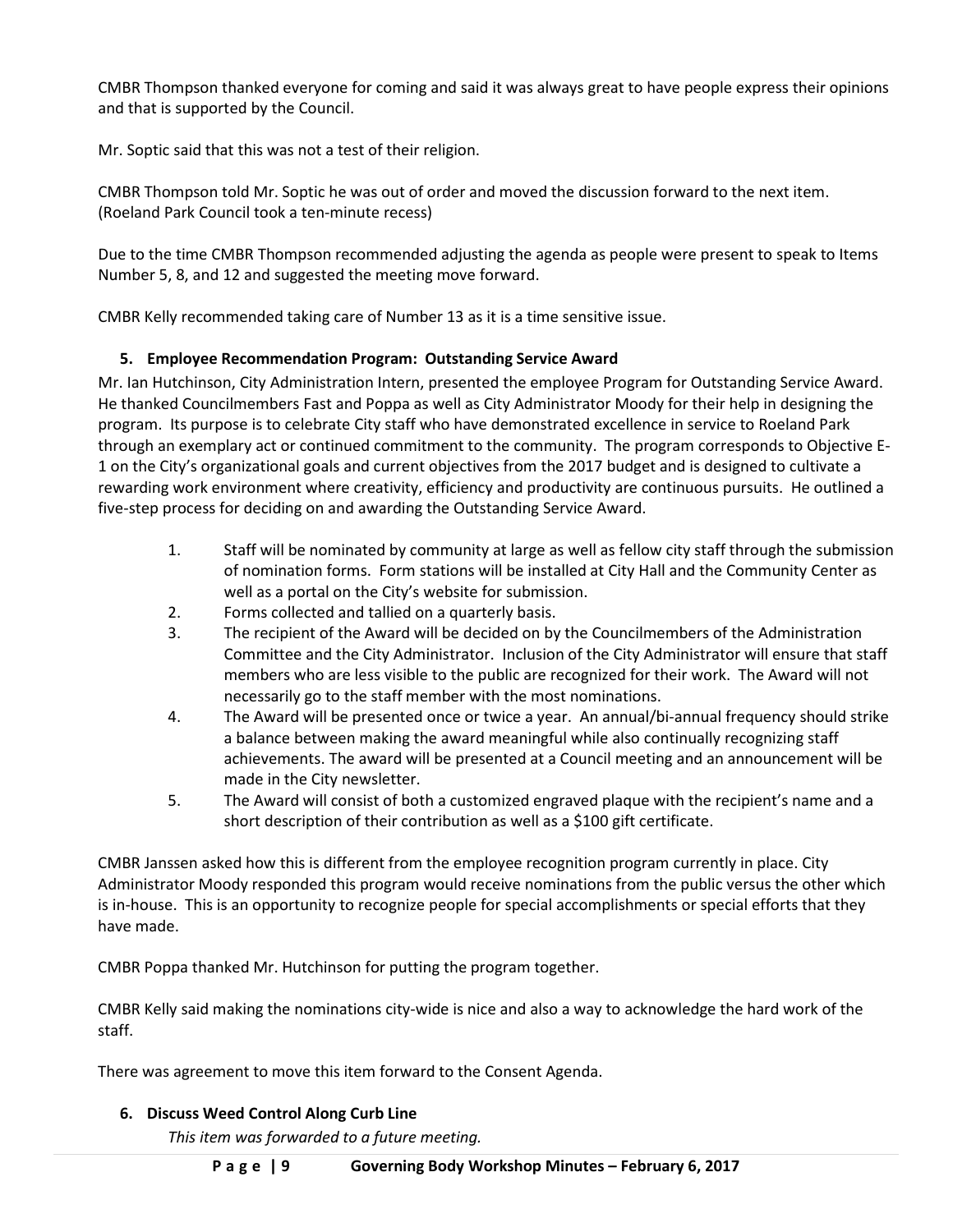## **7. Extending the Term of the Agreement with JCPRD Aquatic Center**

CMBR Rhoades said that Roeland Park could be on the losing end if they split fees for the entire year if someone buys a year-long pass in January and does not use the pool and Johnson County gets to split the fee after it is being used in Roeland Park.

City Administrator Moody said an e-mail was sent providing a link to a site that includes revenue and expenses by season for the pool. It also includes use by season and by different categories. This information was made available to the Aquatics ad hoc committee as well.

There was agreement to move this item forward to New Business at the next City Council meeting.

### **8. R Park Master Plan Presentation**

Jennifer Provyn from the Parks committee said they have the completed master plan for R Park. She provided a list of items that have been paid for with fundraising and City donations. She said in 2014, there was a passionate group of citizens and the Citizens Fundraising Initiative formed and that began the steps to create the master plan. In City surveys parks rank Number 2 in the importance of the satisfaction rating and as areas that should receive the most emphasis from City leaders over the next two years.

Ms. Provyn pointed out different aspects of the master plan schematics:

- Grading of the fields for multi-purpose use;
- Keeping concrete for basketball and as an area for those learning to ride bikes;
- Restoring green space;
- Creating a memorial garden as the space holds a lot of memories for people as the old school site.
- Forming a task force to help design what would be an appropriate medium-sized shelter for R Park.
- Reworking the tennis courts and have Pickleball lines drawn for this increasingly popular sport.
- Adding as an addendum to the master plan the 7 Principles of Universal Design.

Ms. Provyn asked for approval of the master plan and also made a request for approval of a landscape architect to provide assistance for the different phases of the park and also the implementation of the master plan.

CMBR Kelly thanked Ms. Provyn for this culmination of work.

Mayor Marquardt thanked Public Works, the Parks Committee and citizen fundraisers for their passion. He said this kind of quality product is amazing and he fully endorsed it. Mayor Marquardt added that he would like to see a more adult concentrated area.

CMBR Kellerman wanted to know when there last was a vote on the master plan. City Clerk Bohon said she would get that answer.

CMBR Fast said in previous discussions they talked of the park's landscaping needs.

Mayor Marquardt inquired about the level of the manhole at the park and possibility of lowering it. Public Works Director Leon believes it's a leftover from when the school was there, but will speak with Johnson County Wastewater to either remove the manhole, lower it or relocate it.

There was agreement to move this to Council for further discussion.

#### **9. 2017 Super Pass Agreement and Swim Meet Letter of Understanding**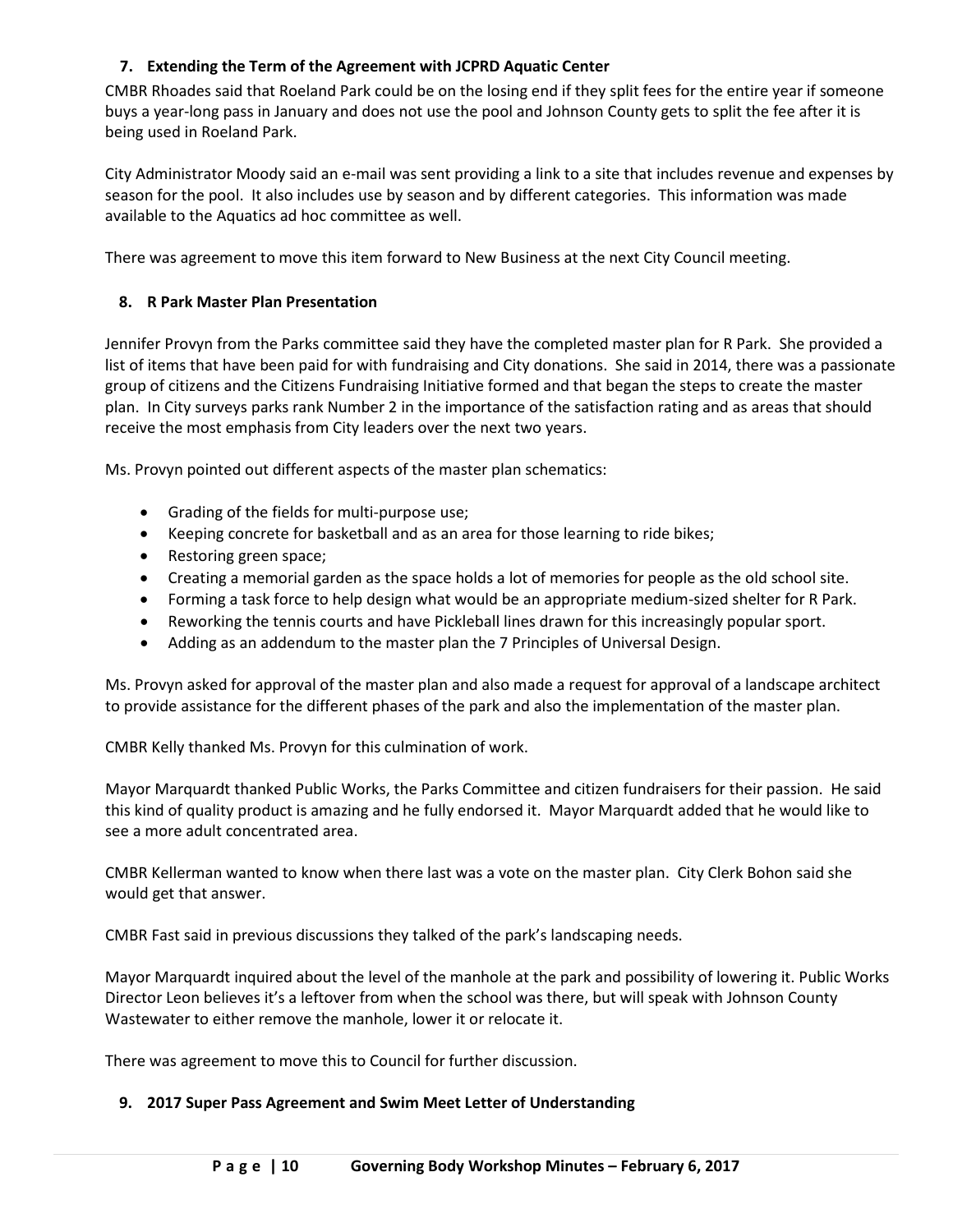City Administrator Moody reported there are no changes from the previous year and this is an annual process if they choose to participate in the Super Pass.

There was agreement to move this forward to the Consent Agenda.

## **10. LKM Suggested Ordinance Elections as Nonpartisan**

CMBR Thompson submitted this item and noted that the cities of Mission and Westwood have passed an ordinance that elections would remain non-partisan at the suggestion of LKM.

City Administrator Moody added that no cities in the area have taken a partisan approach.

CMBR Rhoades expressed his agreement.

The reason for the discussion was as a result that since elections have been moved to November there is concern that they may become partisan.

There was agreement to move this to the Consent Agenda for approval.

#### **11. Leaf Pickup Program Discussion Continued**

*This discussion was postponed to a future meeting.*

## **12. Review and Discuss Draft Land Lease with Zip KC**

Jason Glasrud with CBC Real Estate Group presented the draft ground lease for Zip KC, the extreme sports complex operator who wants to enter into a long-term ground lease for the 1.92 acre parcel at the old pool site. They have been conducting a feasibility study for the past 60 days and it is expected to be complete later in the month. The goal is to have lease approval for their consideration at the time feasibility is complete. Key points have been agreed to in the June 2016 term sheet. It speaks to Zip KC's obligation to perform certain site improvements such as the access road connection to the restaurant, retail pad site and the hotel. They will construct a portion of that access road in addition to their paved parking lot.

CMBR Kellerman expressed concerns over the Zip KC developing into ground that could be used for other development. City Administrator Moody said it is above a 3:1 grade and would be difficult to stand on and is extremely steep and would be difficult to develop otherwise. Zip KC likes the natural rock outcroppings and said that much of the area to be leased is pretty rugged and steep.

CMBR Fast questioned the length of the lease since fads change. She also wondered about liability to the city for building on the rock site. Mr. Glasrud said they wanted to provide security for their long-term investment in the property and the community and to show that the City is not anxious about taking the property back too soon. Fifteen years is a time they were both comfortable with and believe is fair.

City Administrator Moody said there is a requirement for an on-site inspector while the fill is being placed to confirm that it is occurring in a properly engineered fashion. They will get daily inspection logs that will become assurance to a prospective lessee or buyer that the slopes are stable. They do not anticipate buildings built over area that used to be the cave. The motel is located on undisturbed soil as will be the retail/restaurant site.

CMBR Kellerman asked how much sales tax is anticipated to be generated at the site. Mr. Glasrud said they anticipate that will come out of the feasibility study. They hope it will also provide an indication of the number of annual visitors, features to be offered at the extreme sports complex and at what price point. The study results will drive some of the programming features to be added in their site plan for the Governing Body's consideration.